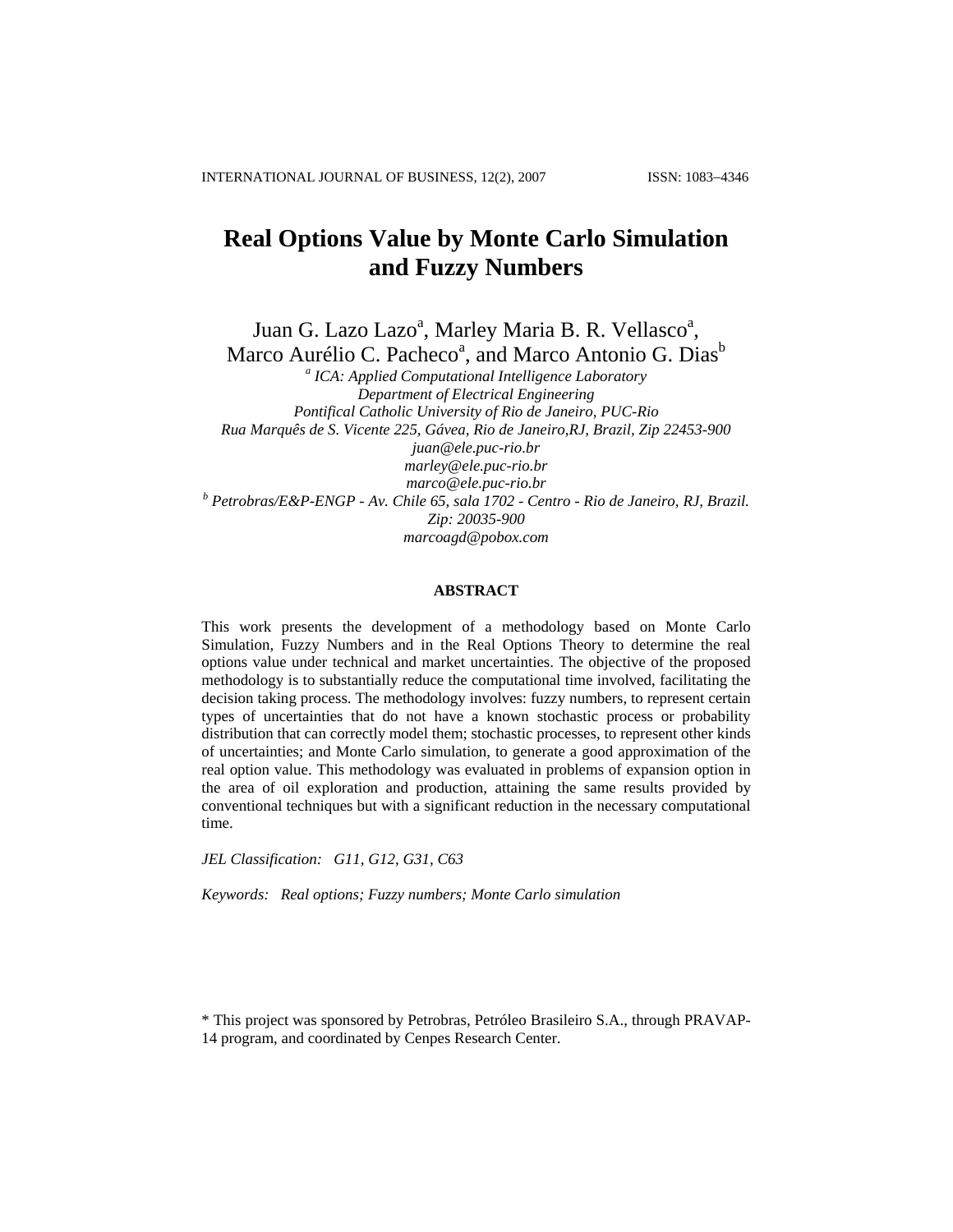#### **I. INTRODUCTION**

The economic decisions involved in a specific investment, such as acquiring new equipments, increasing the work force or developing new products, as well as the economic evaluation of projects, are affected by economic uncertainties, technical uncertainties and by administrative flexibilities embedded in the projects. Economic uncertainties are generally related to external factors of the project, being represented by stochastic oscillations of the price of the product and by costs. On the other hand, technical uncertainties are associated to internal factors, such as the uncertainty about the production volume and the performance of projects as a result of the use of different technologies. Administrative flexibilities embedded in the projects provide degrees of freedom for the manager to decide whether to invest, to expand, to stop temporarily or to abandon one specific project. If any of these possibilities are ignored in the economic analysis, a sub-evaluation of the project can occur, leading to irreversible errors in the decision making. The real options theory allows the evaluation of this type of projects by considering, in addition to a number of uncertainties, the available administrative flexibilities, having as its objective function the maximization of the investment opportunity value.

The calculation of a real option value (Dixit andPindyck, 1994; Copeland 2001) when some uncertainty factors are present can be accomplished by means of Monte Carlo simulation methods, since they are adequate for problems of high dimensionality or with stochastic parameters. However, these methods demand very high computational time effort, due to the nature of the iterative process algorithm, whose execution time increases with the number of iterations according to the accuracy required. Given the dynamism of the administrative decisions, there is not much time for the decision making process. Therefore, it is important to accelerate the Monte Carlo simulation process without loss in the required precision.

This paper presents a new methodology for the determination of a real option value under technical and market uncertainties with the objective to reduce the computational time. The methodology is based on: fuzzy numbers to represent technical uncertainties; stochastic processes to represent market uncertainties; and Monte Carlo simulation to obtain a good approximation of the real option value. This methodology was applied in the evaluation of an option to invest in an additional well in an oil reserve, considering the size of the reserve as technical uncertainty and the future oil price as the market uncertainty.

## **II. METHODOLOGY FOR EVALUATING REAL OPTIONS VALUE BY APPROXIMATION WITH FUZZY NUMBERS**

In the proposed methodology, market uncertainties are represented by known stochastic processes (such as Geometric Brownian Motion, Mean Reversion Process and Mean Reversion Process with Jumps), while technical uncertainties are modeled by triangular fuzzy numbers, instead of the triangular probability distribution used in the traditional solution of real options evaluation by stochastic simulation. The main modules of the proposed methodology are depicted in Figure 1.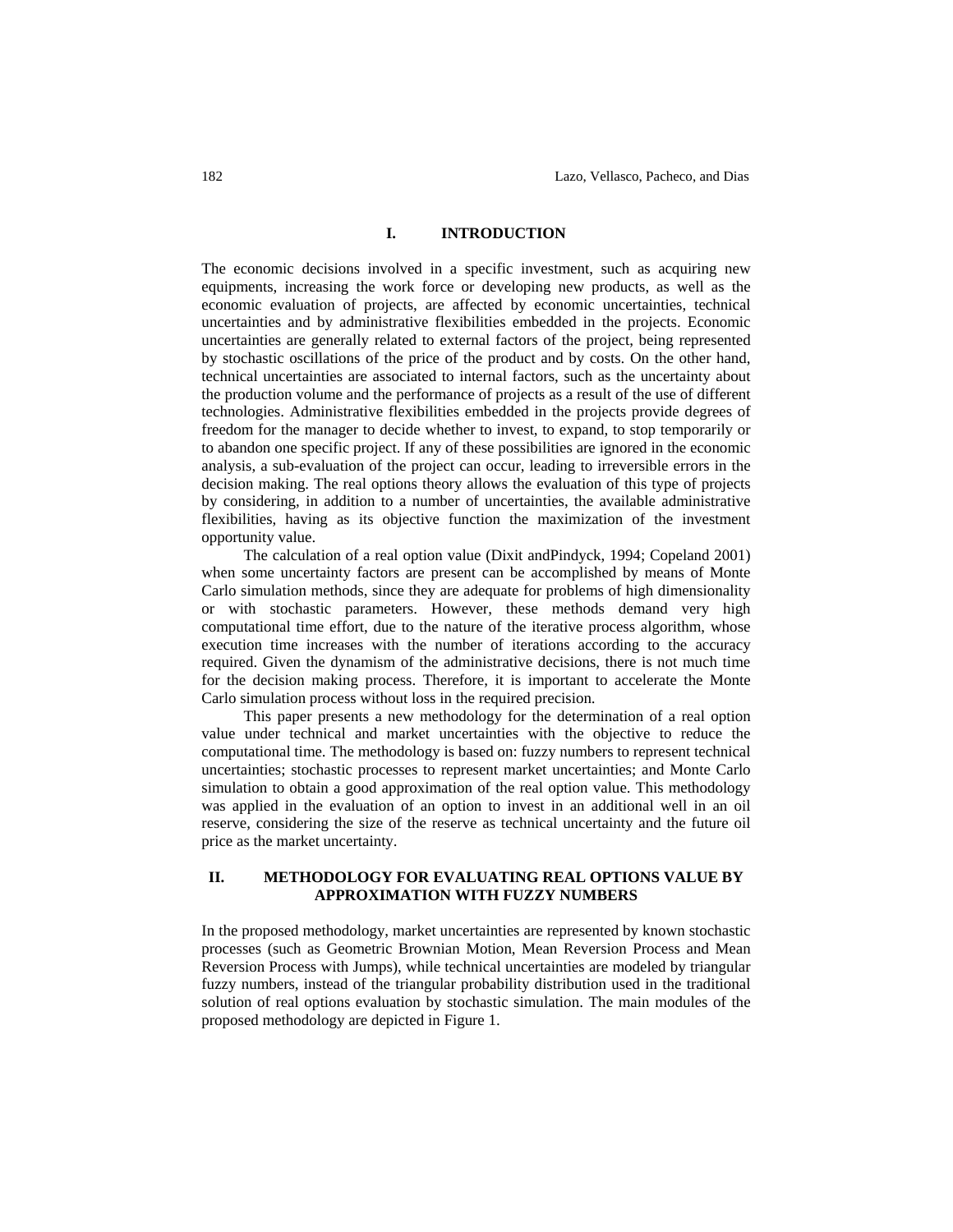**Figure1**  Main modules of the proposed methodology that determines real options value under uncertainties



#### **III. THE PROPOSED METHODOLOGY TO SOLVE THE EXPANSION OPTION PROBLEM**

The expansion option problem investigates an alternative for the development of an oil production strategy where there is the possibility to expand the production by means of adding an additional well in the future, depending on market conditions and technical information generated by the initial production of the field. The oil price is the market uncertainty and it is assumed to follow one of two possible stochastic processes: Geometric Brownian Motion or Mean Reversion Process.

The technical uncertainty, in this case, corresponds to the volume of the oil reserve that could be drained in the area of the optional well. This technical uncertainty is denoted by B.

In this work it is assumed that three years are necessary to construct the additional well. After the end of construction, the field starts to produce oil; however, the technical sceneries of B are revealed after one year of production (i.e. at the end of the  $4<sup>th</sup>$  year, since the beginning of the construction). The option to invest in an additional well is limited to a five year period [\(Figure 2](#page-3-0)), that is, the option to invest in an additional well initiates with the revelation of the technical sceneries and from this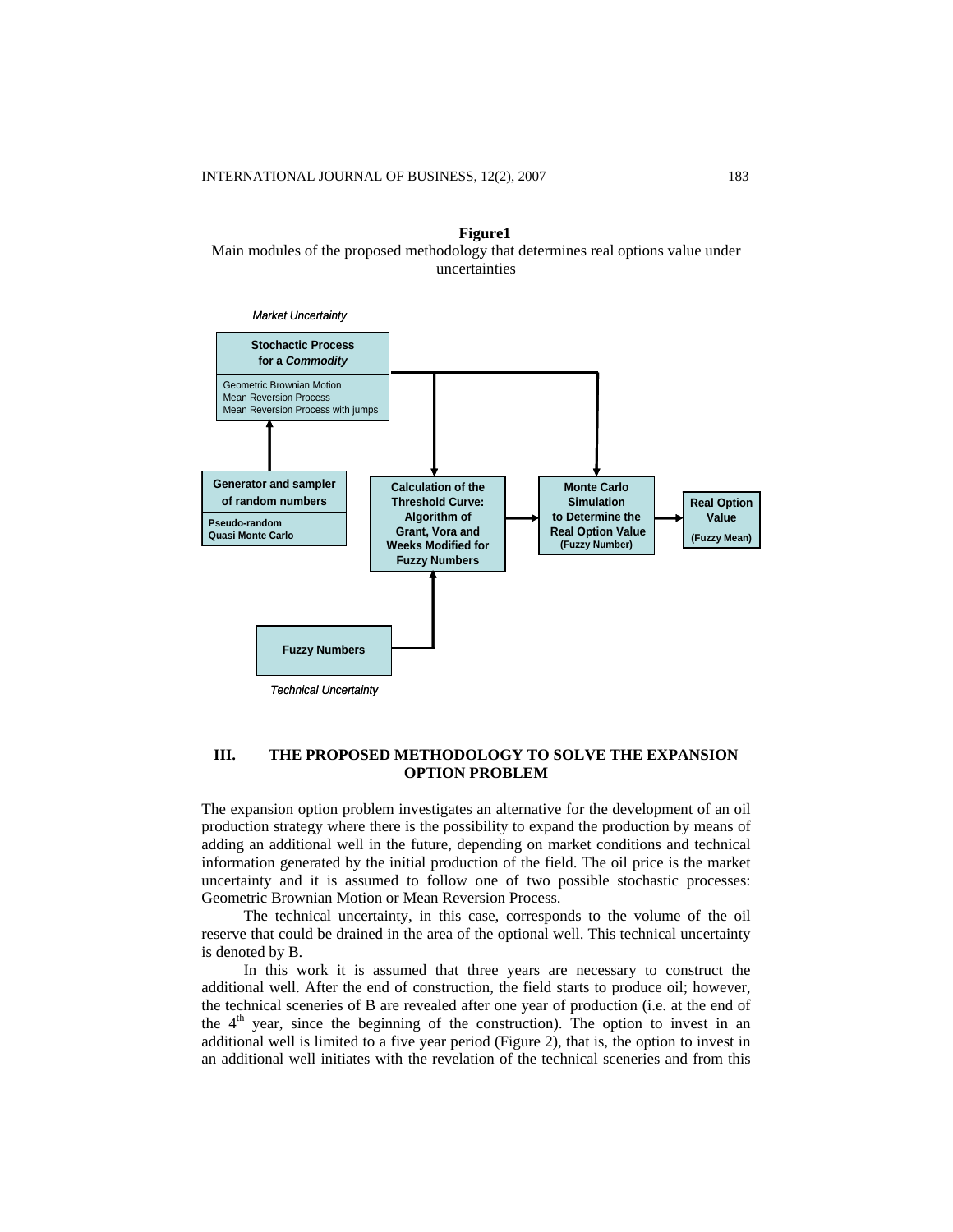moment (year  $t = 4$ ) the option can be exercised at any time during the next 5 years. After this period, the option expires (in year  $t = 9$ ). After the exercise of the option, the additional well is able to produce oil for up to 30 years.



<span id="page-3-0"></span>

To determine the option value a hybrid methodology is applied that joins the stochastic simulation with fuzzy numbers. In this methodology technical uncertainties are represented by fuzzy numbers, instead of the common triangular probability distributions used in traditional methods of option value evaluation.

The triangular fuzzy number comprises the same parameters used in the triangular probability distribution. The fuzzy number allows dealing with the technical uncertainty as a whole, avoiding the need to sample it, as it would be the case for the triangular probability distribution; this method greatly speeds up the process of the Monte Carlo simulation.

To determine the bound of optimal exercise (or threshold curve), the algorithm of Grant, Vora and Weeks (1997) was adapted to work with fuzzy numbers (Lazo et al. 2004). After the construction of the threshold curve, the proposed methodology to makes simulations for the oil price from the initial price, the option value, will be the mean fuzzy (Gao 1999; Carlsson and Fullér 2001) of all the values that reach or surpass the threshold curve in the simulation, brought to the present value.

After the threshold curve has been calculated,, the behavior of the oil price is simulated using the chosen underlying stochastic process for a given initial price. The option value will be the mean fuzzy of all the values that reach or surpass the threshold curve in the simulation, brought to the present value.

# **IV. RESULTS WITH THE FUZZY NUMBER METHODOLOGY**

This section present the experiments carried out with both methodologies: the traditional methodology of Monte Carlo simulation (ROV, from now on) and the proposed hybrid methodology with fuzzy numbers (FROV, from now on). The same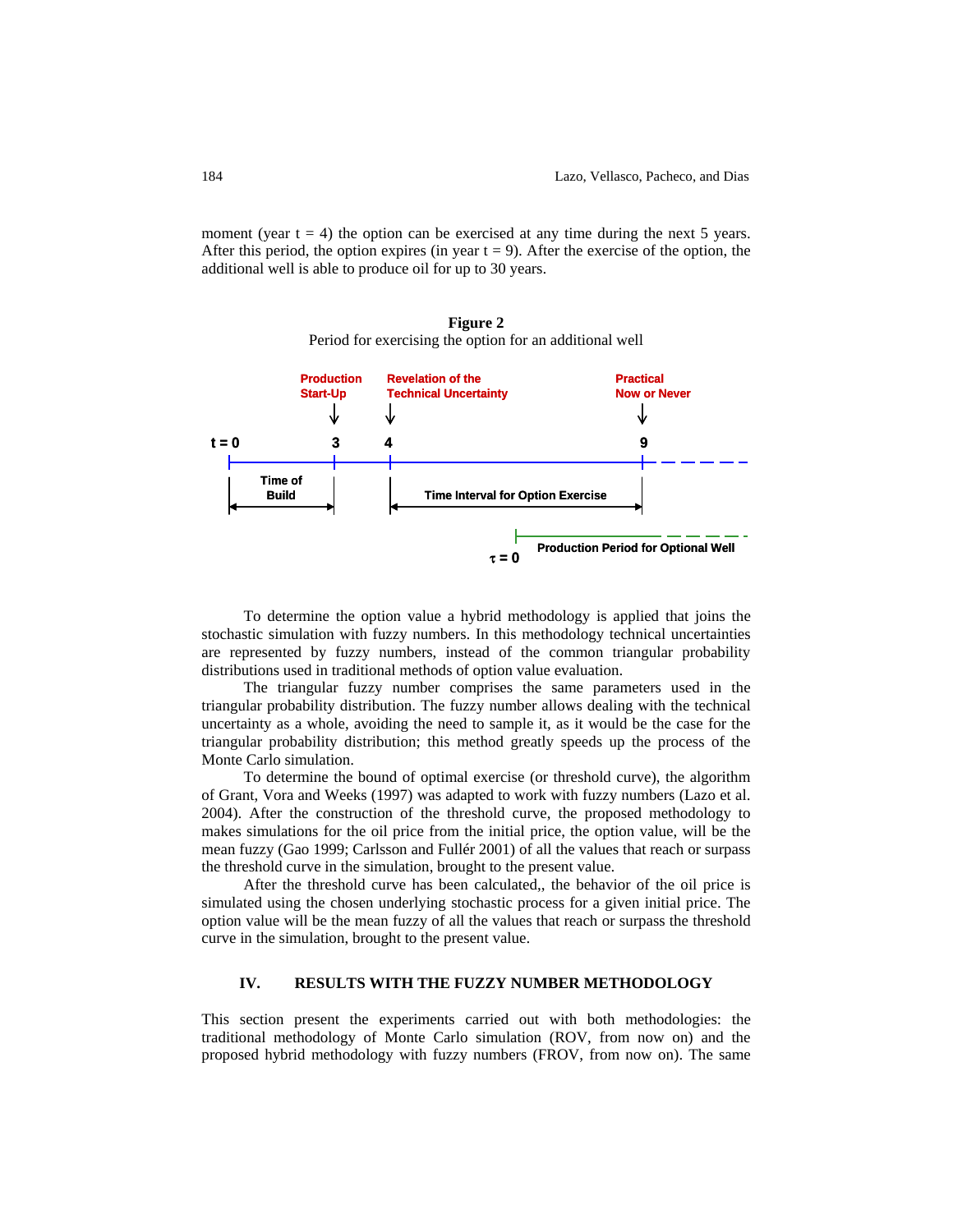parameters have been considered for both methodologies, substituting only the triangular probability distribution used in ROV for a triangular fuzzy number in FROV. The first of two experiments considers that the oil price follows a Geometric Brownian Motion while the second experiment considers the use of a Mean Reversion Process.

The experiments have been executed in a personal computer with microprocessor AMD Athlon of 1.5GHz with 256Mb of memory RAM.

Table 1 presents the values of all parameters used in the first experiment. This experiment was executed 41 times. Table 2 presents the results obtained with both methodologies (the hybrid methodology stochastic with fuzzy numbers and the methodology of stochastic simulation).

It can be observed from Table 2 that the mean error between the two methodologies is very small (less 1%), which is totally acceptable for this type of application. The number of path simulations used for the oil price can be increased to improve the final precision, as well as the number of samples of the technical uncertainty in the methodology of stochastic simulation. However, these increments imply in a significant increase in the final computational time.

It is important to emphasize the significant difference in the necessary computational time between both methodologies. The same experiment took 5:58 hours when using the stochastic simulation and only 41 minutes when using the hybrid methodology proposed, resulting in an excellent improvement in computational efficiency (8.7 times faster).

The second experiment represents the technical uncertainty by an asymmetric triangular distribution and by an asymmetric fuzzy number. Table 3 presents the values of the parameters used in this experiment.

|                                                       | <b>ROV</b><br>(Monte Carlo Simulation)      | <b>FROV</b><br>(Hybrid Model with<br><b>Fuzzy Numbers</b> ) |  |  |
|-------------------------------------------------------|---------------------------------------------|-------------------------------------------------------------|--|--|
| Uncertainty (B): Reserve<br>to be drained by well     | <b>Triangular Distribution</b><br>6.5<br>12 | Triangular Fuzzy Number<br>6.5<br>12                        |  |  |
| Oil price Simulations<br>(Paths)                      | 1 000                                       | 1 000                                                       |  |  |
| Number of Samples for<br><b>Technical Uncertainty</b> | 500                                         | Triangular Fuzzy Number                                     |  |  |
| <b>Stochastic Process for Oil</b><br>Price            | Geometric Brownian Motion                   | Geometric Brownian Motion                                   |  |  |
| Type of Sampler                                       | Quasi Monte Carlo                           | Quasi Monte Carlo                                           |  |  |
| Discreteness of the Time                              | 0.08333333                                  | 0.08333333                                                  |  |  |
| Solution by:                                          | Arbitrage                                   | Arbitrage                                                   |  |  |
| <b>Investment Cost: I</b>                             | 10 MM US\$                                  | 10 MM US\$                                                  |  |  |

**Table 1** Parameters used in experiment 1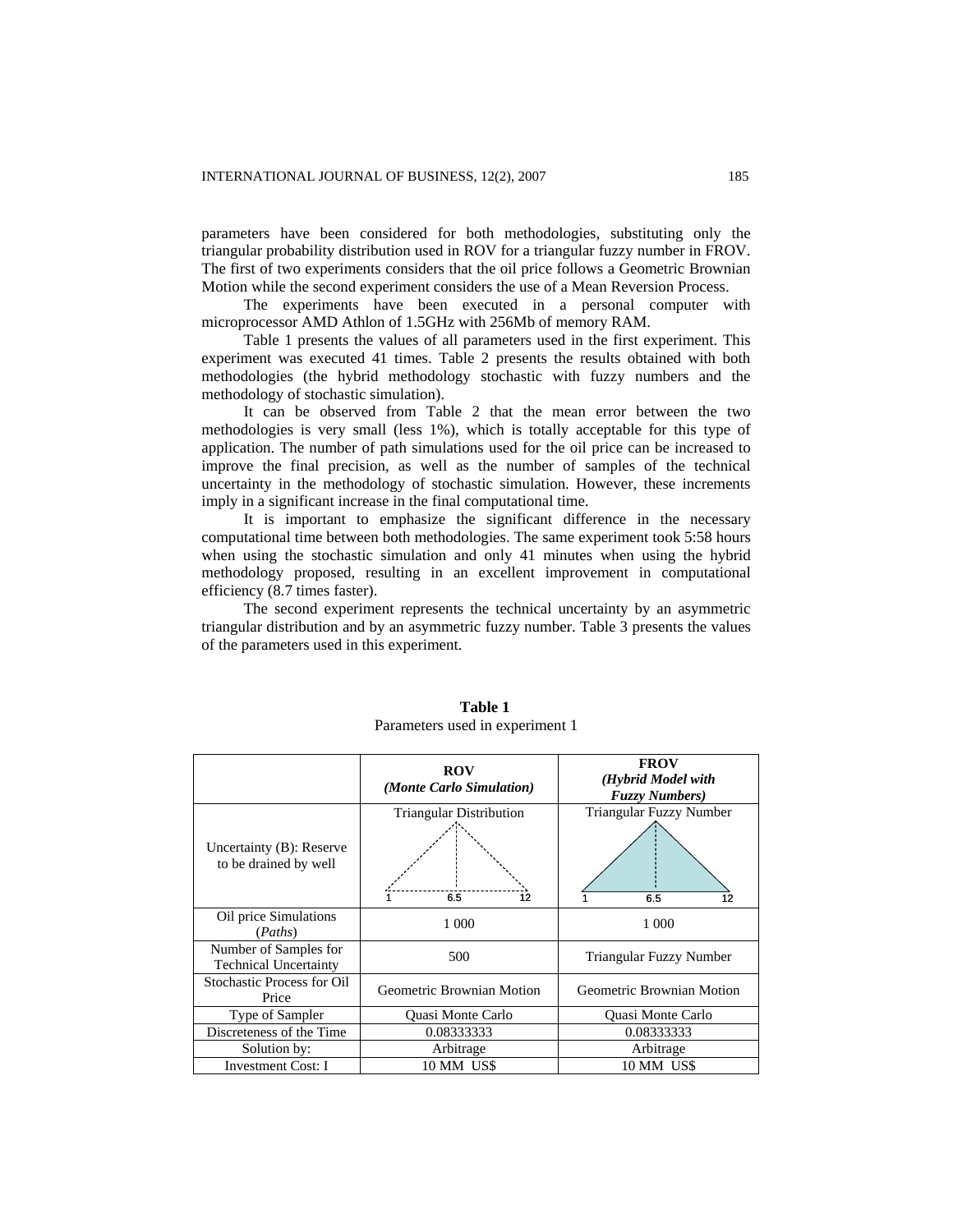|                                              | Time               | <b>Fuzzy ROV</b> |                        | <b>ROV</b>     |                 | Time               |
|----------------------------------------------|--------------------|------------------|------------------------|----------------|-----------------|--------------------|
|                                              | min                | Well 1           | <b>Option</b><br>Value | Well 1         | Option<br>Value | min                |
| 1                                            | 0:00:59            | 17.37            | 7.37                   | 17.33          | 7.33            | 0:05:20            |
| 2                                            | 0:00:58            | 18.81            | 8.81                   | 19.12          | 9.12            | 0:10:12            |
| 3                                            | 0:00:57            | 19.51            | 9.51                   | 18.96          | 8.96            | 0:10:25            |
| 4                                            | 0:01:08            | 18.98            | 8.98                   | 18.92          | 8.92            | 0:07:46            |
| 5                                            | 0:00:57            | 19.54            | 9.54                   | 17.04          | 7.04            | 0:14:15            |
| 6                                            | 0:00:55            | 17.18            | 7.18                   | 18.35          | 8.35            | 0:05:20            |
| 7<br>8                                       | 0:00:51            | 19.71            | 9.71                   | 18.83          | 8.83            | 0:13:02            |
| 9                                            | 0:00:57<br>0:01:01 | 19.73<br>18.45   | 9.73                   | 19.39<br>18.74 | 9.39            | 0:07:22            |
| 10                                           |                    | 17.59            | 8.45<br>7.59           |                | 8.74<br>9.81    | 0:09:54            |
| 11                                           | 0:00:53            | 18.83            | 8.83                   | 19.81<br>17.79 | 7.79            | 0:08:33<br>0:12:17 |
| 12                                           | 0:00:54<br>0:01:04 | 18.21            | 8.21                   | 18.58          | 8.58            | 0:05:35            |
| 13                                           | 0:00:56            | 18.44            | 8.44                   | 19.12          | 9.12            | 0:08:58            |
| 14                                           | 0:01:28            | 18.13            | 8.13                   | 19.12          | 9.12            | 0:10:29            |
| 15                                           | 0:00:56            | 19.05            | 9.05                   | 18.79          | 8.79            | 0:10:07            |
| 16                                           | 0:01:05            | 18.91            | 8.91                   | 16.9           | 6.9             | 0:12:08            |
| 17                                           | 0:00:49            | 16.05            | 6.05                   | 18.68          | 8.68            | 0:10:10            |
| 18                                           | 0:01:03            | 18.25            | 8.25                   | 18.54          | 8.54            | 0:06:20            |
| 19                                           | 0:01:09            | 19.4             | 9.4                    | 19.47          | 9.47            | 0:08:16            |
| 20                                           | 0:01:03            | 19.17            | 9.17                   | 18.75          | 8.75            | 0:06:18            |
| 21                                           | 0:01:03            | 18.67            | 8.67                   | 19.46          | 9.46            | 0:06:39            |
| 22                                           | 0:01:05            | 18.98            | 8.98                   | 19.17          | 9.17            | 0:07:34            |
| 23                                           | 0:00:51            | 17.99            | 7.99                   | 19.26          | 9.26            | 0:10:26            |
| 24                                           | 0:01:02            | 20.08            | 10.08                  | 20.31          | 10.31           | 0:06:21            |
| 25                                           | 0:00:50            | 18.76            | 8.76                   | 19.1           | 9.1             | 0:07:44            |
| 26                                           | 0:00:59            | 19.14            | 9.14                   | 18.92          | 8.92            | 0:07:23            |
| 27                                           | 0:00:58            | 16.85            | 6.85                   | 16.77          | 6.77            | 0:17:04            |
| 28                                           | 0:01:05            | 19.73            | 9.73                   | 18.6           | 8.6             | 0:04:56            |
| 29                                           | 0:01:11            | 19.05            | 9.05                   | 18.68          | 8.68            | 0:09:26            |
| 30                                           | 0:01:10            | 18.12            | 8.12                   | 19.03          | 9.03            | 0:08:30            |
| 31                                           | 0:00:53            | 19.1             | 9.1                    | 18.65          | 8.65            | 0:07:49            |
| 32                                           | 0:01:00            | 18.53            | 8.53                   | 18.88          | 8.88            | 0:06:43            |
| 33                                           | 0:01:11            | 22.4             | 12.4                   | 18.86          | 8.86            | 0:09:28            |
| 34                                           | 0:00:53            | 18.72            | 8.72                   | 20.11          | 10.11           | 0:06:47            |
| 35                                           | 0:00:57            | 18.95            | 8.95                   | 19.84          | 9.84            | 0:07:03            |
| 36                                           | 0:01:04            | 19.64            | 9.64                   | 17.85          | 7.85            | 0:09:29            |
| 37                                           | 0:01:01            | 19.13            | 9.13                   | 19.95          | 9.95            | 0:12:59            |
| 38                                           | 0:01:00            | 18.73            | 8.73                   | 18.5           | 8.5             | 0:06:12            |
| 39                                           | 0:01:03            | 18.56            | 8.56                   | 18.44          | 8.44            | 0:10:06            |
| 40                                           | 0:00:58            | 18.76            | 8.76                   | 21.19          | 10.19           | 0:06:12            |
| 41                                           | 0:00:54            | 18.08            | 8.08                   | 17.32          | 7.32            | 0:06:53            |
|                                              |                    | <b>Fuzzy ROV</b> |                        | <b>ROV</b>     |                 |                    |
|                                              | Time               | Well 1           | Option<br>Value        | Well 1         | Option<br>Value | Time               |
| <b>MEAN OF THE</b><br><b>EXPERIMENTS</b>     | 0:01:00            | 18.76            | 8.76                   | 18.81          | 8.78            | 0:08:45            |
| <b>VARIANCE OF THE</b><br><b>EXPERIMENTS</b> |                    |                  | 1.01                   |                | 0.73            |                    |
| <b>TOTAL</b><br><b>TIME</b>                  | 0:41:11            |                  |                        |                |                 | 5:58:31            |
| <b>MEAN ERROR</b>                            | 0.23%              |                  |                        |                |                 |                    |

**Table 2**  Results obtained with Geometric Brownian Motion

| <b>MEAN ERROR</b>                   | 0.23% |                                                  |
|-------------------------------------|-------|--------------------------------------------------|
| <b>AVERAGE</b><br><b>EFFICIENCY</b> | 8.71  | <b>Times Faster with</b><br><b>Fuzzy Numbers</b> |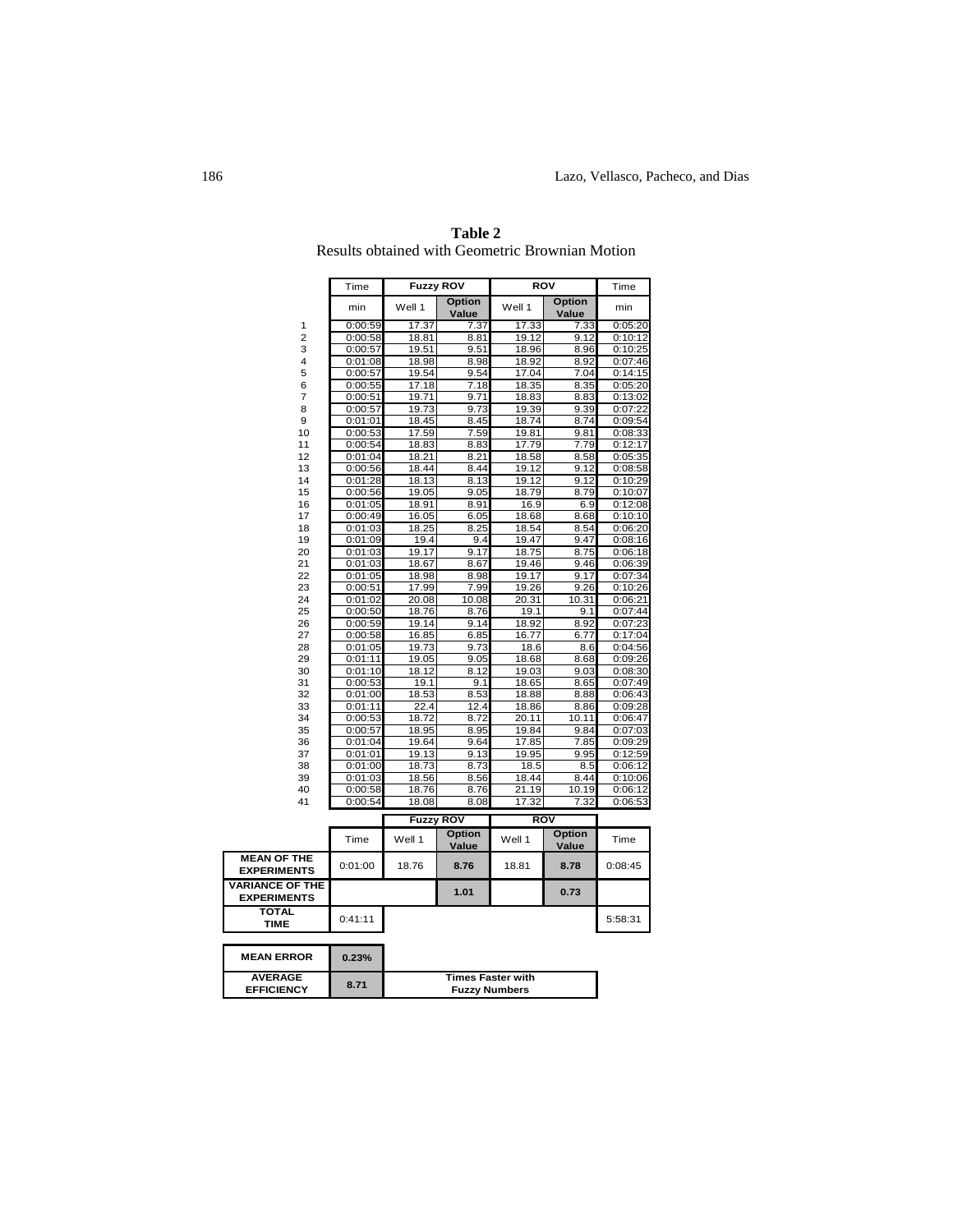|                                                       | <b>ROV</b><br>(Monte Carlo Simulation)     | <b>FROV</b><br>(Hybrid Model with<br><b>Fuzzy Numbers</b> ) |  |  |
|-------------------------------------------------------|--------------------------------------------|-------------------------------------------------------------|--|--|
| Uncertainty (B): Reserve<br>to be drained by well     | <b>Triangular Distribution</b><br>10<br>12 | Triangular Fuzzy Number<br>12<br>10                         |  |  |
| Oil price Simulations<br>(Paths)                      | 5 0 0 0                                    | 5 000                                                       |  |  |
| Number of Samples for<br><b>Technical Uncertainty</b> | 1 000                                      | Triangular Fuzzy Number                                     |  |  |
| <b>Stochastic Process for Oil</b><br>Price            | <b>Mean Reversion Process</b>              | <b>Mean Reversion Process</b>                               |  |  |
| Type of Sampler                                       | Quasi Monte Carlo                          | Quasi Monte Carlo                                           |  |  |
| Discreteness of the Time                              | 0.08333333                                 | 0.08333333                                                  |  |  |
| Solution by:                                          | Arbitrage                                  | Arbitrage                                                   |  |  |
| <b>Investment Cost: I</b>                             | 10 MM US\$                                 | 10 MM US\$                                                  |  |  |

## **Table 3**  Parameters used in Experiment 2

This second experiment was executed 21 times. Table 4 presents the results obtained with both methodologies (the hybrid methodology with fuzzy numbers and the methodology of stochastic simulation).

In this experiment the mean error of between both the methodologies is also very small. Again, it is worthy to mention the significant improvement in the computational time obtained by FROV comparing to ROV. The hybrid methodology proposed performed the simulations 295, 68 times faster than the traditional approach.

This experiment proved that the quality of the results obtained with the proposed methodology is not influenced by the form of the fuzzy number (symmetric or asymmetric).

Comparing the results of both experiments, it can be observed that the first experiment, in which considers that the oil price follows a Geometric Brownian Motion, the computational efficiency of the methodology proposed is smaller than when the Mean Reversion Process is considered. This is due to the fact that when the Geometric Brownian Motion is used the threshold curve is calculated only once (Dias, 2000 and 2001).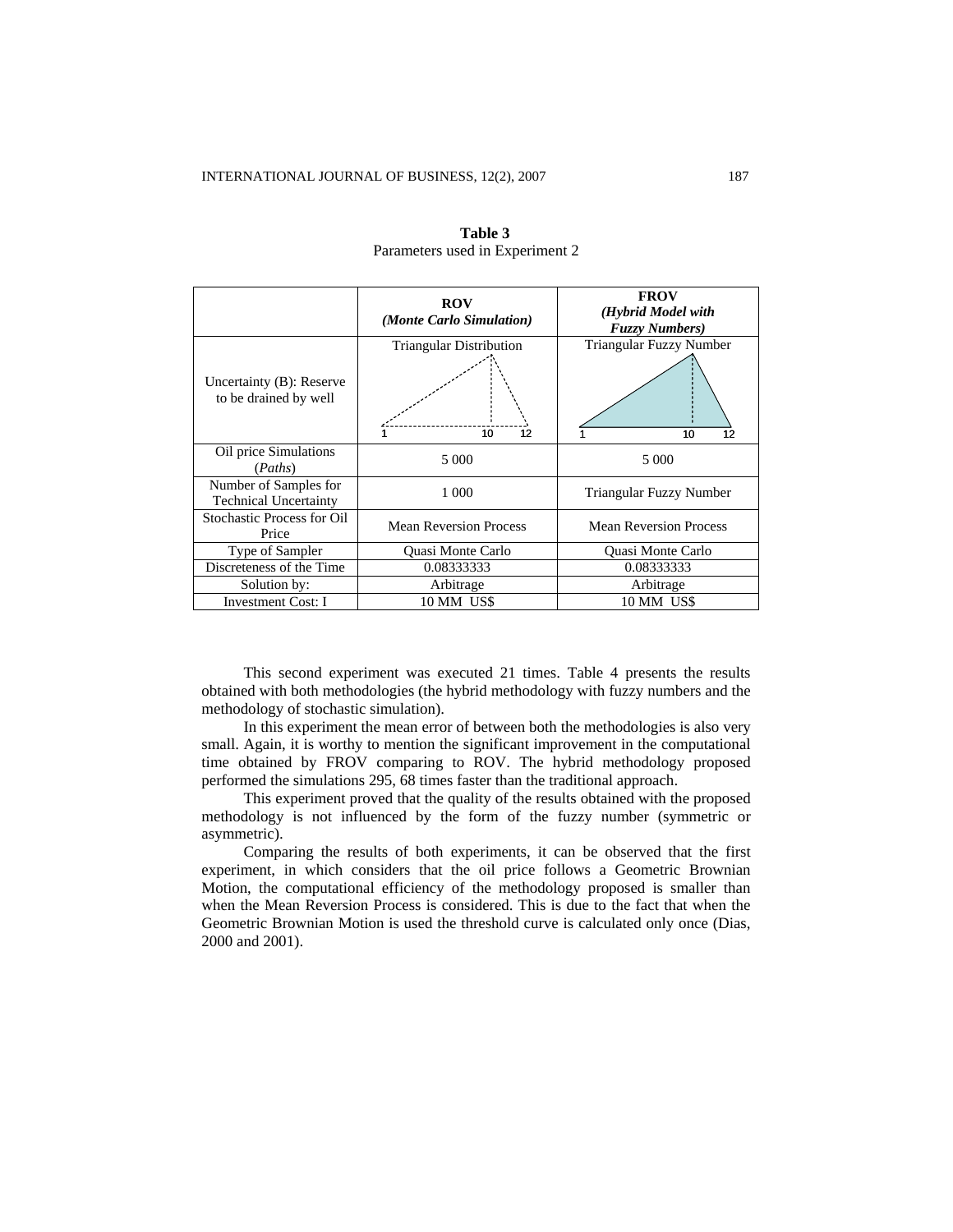|                                              | Time         | <b>Fuzzy ROV</b> |                                           | <b>ROV</b> |                        | Time      |
|----------------------------------------------|--------------|------------------|-------------------------------------------|------------|------------------------|-----------|
|                                              | <b>Hours</b> | Well 1           | <b>Option</b><br>Value                    | Well 1     | <b>Option</b><br>Value | Hours     |
| 1                                            | 0:03:10      | 16.7             | 6.7                                       | 16.68      | 6.68                   | 17:29:41  |
| $\overline{2}$                               | 0:03:39      | 16.47            | 6.47                                      | 16.46      | 6.46                   | 17:07:53  |
| 3                                            | 0:02:59      | 16.21            | 6.21                                      | 16.25      | 6.25                   | 17:08:07  |
| 4                                            | 0:03:38      | 16.22            | 6.22                                      | 15.94      | 5.97                   | 17:08:45  |
| 5                                            | 0:03:34      | 16.76            | 6.76                                      | 16.71      | 6.71                   | 15:07:33  |
| 6                                            | 0:04:09      | 16.63            | 6.63                                      | 16.57      | 6.57                   | 16:56:22  |
| $\overline{7}$                               | 0:03:42      | 16.6             | 6.6                                       | 16.61      | 6.61                   | 17:01:21  |
| 8                                            | 0:03:59      | 16.95            | 6.95                                      | 16.98      | 6.98                   | 16:39:36  |
| 9                                            | 0:03:42      | 17.05            | 7.05                                      | 16.86      | 6.86                   | 16:38:19  |
| 10                                           | 0:03:53      | 16.58            | 6.58                                      | 16.63      | 6.63                   | 16:56:47  |
| 11                                           | 0:03:43      | 16.27            | 6.27                                      | 16.28      | 6.28                   | 16:53:02  |
| 12                                           | 0:03:37      | 16.68            | 6.68                                      | 16.63      | 6.63                   | 22:50:52  |
| 13                                           | 0:03:03      | 16.25            | 6.25                                      | 16.39      | 6.39                   | 17:29:27  |
| 14                                           | 0:03:09      | 16.26            | 6.26                                      | 16.21      | 6.21                   | 17:24:28  |
| 15                                           | 0:03:42      | 16.73            | 6.73                                      | 16.45      | 6.45                   | 17:11:38  |
| 16                                           | 0:03:34      | 16.68            | 6.68                                      | 17.23      | 7.23                   | 19:27:35  |
| 17                                           | 0:03:59      | 16.76            | 6.76                                      | 16.66      | 6.66                   | 17:13:44  |
| 18                                           | 0:03:21      | 16.48            | 6.48                                      | 16.47      | 6.47                   | 16:54:46  |
| 19                                           | 0:03:37      | 16.71            | 6.71                                      | 16.68      | 6.68                   | 17:00:46  |
| 20                                           | 0:03:43      | 16.75            | 6.75                                      | 16.39      | 6.39                   | 23:54:43  |
| 21                                           | 0:03:34      | 16.44            | 6.44                                      | 16.42      | 6.42                   | 17:13:46  |
|                                              |              | <b>Fuzzy ROV</b> |                                           | <b>ROV</b> |                        |           |
|                                              |              |                  |                                           |            |                        |           |
|                                              | Time         | Well 1           | <b>Option</b><br>Value                    | Well 1     | <b>Option</b><br>Value | Time      |
| <b>MEAN OF THE</b><br><b>EXPERIMENTS</b>     | 0:03:36      | 16.58            | 6.58                                      | 16.55      | 6.55                   | 17:42:21  |
| <b>VARIANCE OF THE</b><br><b>EXPERIMENTS</b> |              |                  | 0.06                                      |            | 0.08                   |           |
| <b>TOTAL</b><br><b>TIME</b>                  | 1:15:27      |                  |                                           |            |                        | 371:49:11 |
|                                              |              |                  |                                           |            |                        |           |
| <b>MEAN ERROR</b>                            | 0.47%        |                  |                                           |            |                        |           |
| <b>AVERAGE</b><br><b>EFFICIENCY</b>          | 295.68       |                  | Times Faster with<br><b>Fuzzy Numbers</b> |            |                        |           |

**Table 4**  Results obtained in Experiment 2

# **V. CONCLUSIONS**

This paper presented the development of a computational viable methodology to determine real options value under technical and market uncertainties, with the objective to reduce the computational time and thus to facilitate the consequent decision making process. Hence, the union of different techniques was proposed: Fuzzy numbers